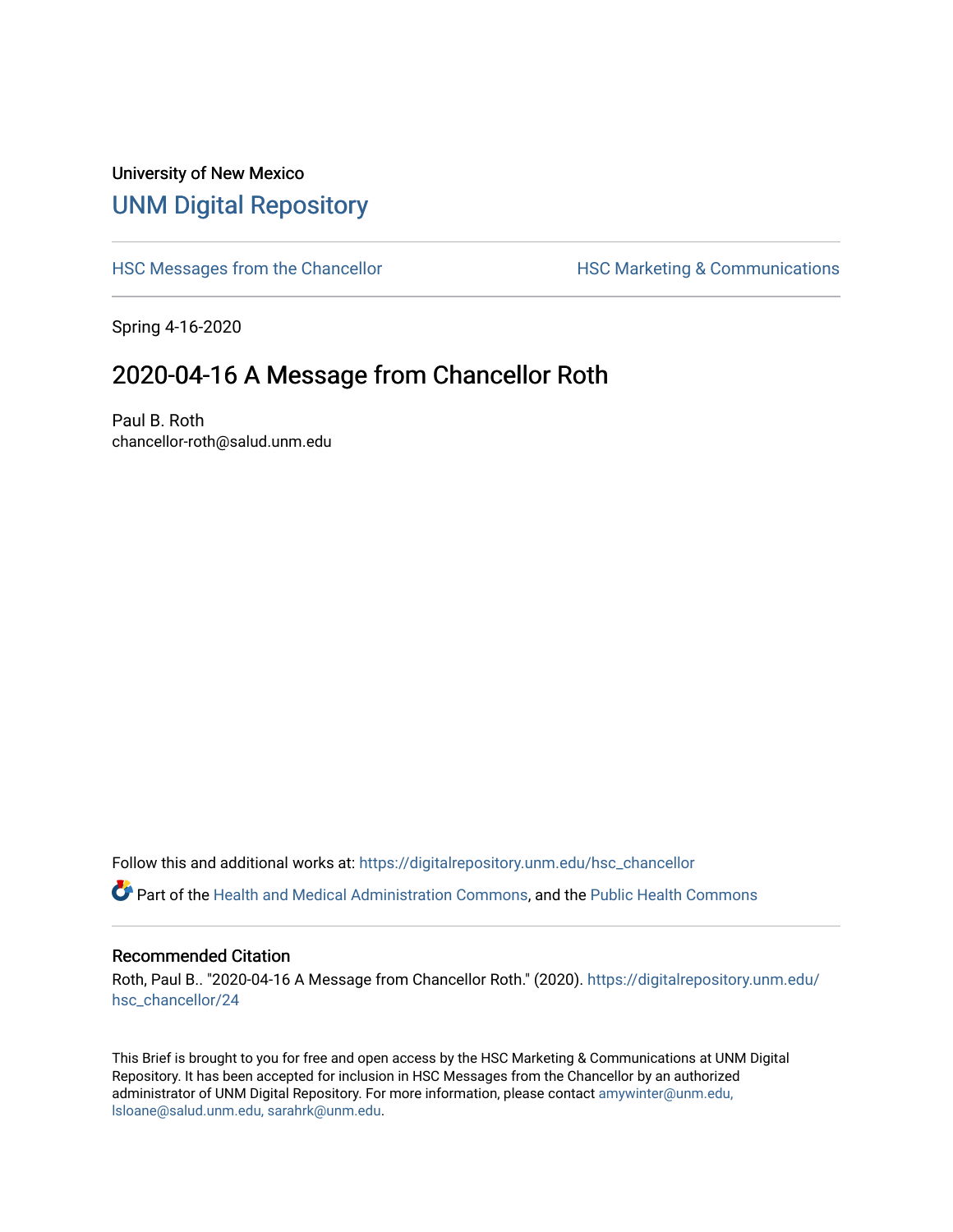

[View this email in your browser](https://mailchi.mp/c14c72f058f5/message-from-the-chancellor-coronavirus-4388488?e=b4bbfca2c0)

# **A Message from Chancellor Roth**

Dear Colleagues:

We have all had our lives – and our work – disrupted by the need to maintain social distancing as a tactic for slowing the spread of the novel coronavirus. This has been difficult for everyone, but today I'd like to single out our faculty for their tremendous efforts in the face of great adversity.

Even before a formal decision was made to close campus for the rest of the semester, our faculty had started the process of transitioning their didactic instruction to virtual platforms, enabling our learners to keep pace in their studies. This has process has been a success, in my view.

Our faculty members have also made extraordinary efforts to engage with their learners outside of their instructional role to ensure their emotional well-being in the face of so much uncertainty. This speaks to their incredible dedication as teachers and mentors – and what makes our educational enterprise unique.

Meanwhile, I'd like to share some important information that will be of interest to our junior faculty forwarded by Amy J. Levi, PhD, CNM, our Vice Chancellor for Academic Affairs, regarding the university's tenure process:

"The Office of the Provost, in cooperation with the Faculty Senate Academic Freedom and Tenure and Operations Committees, have issued an extension of the tenure clock for those who are currently in a tenure-track position," she writes.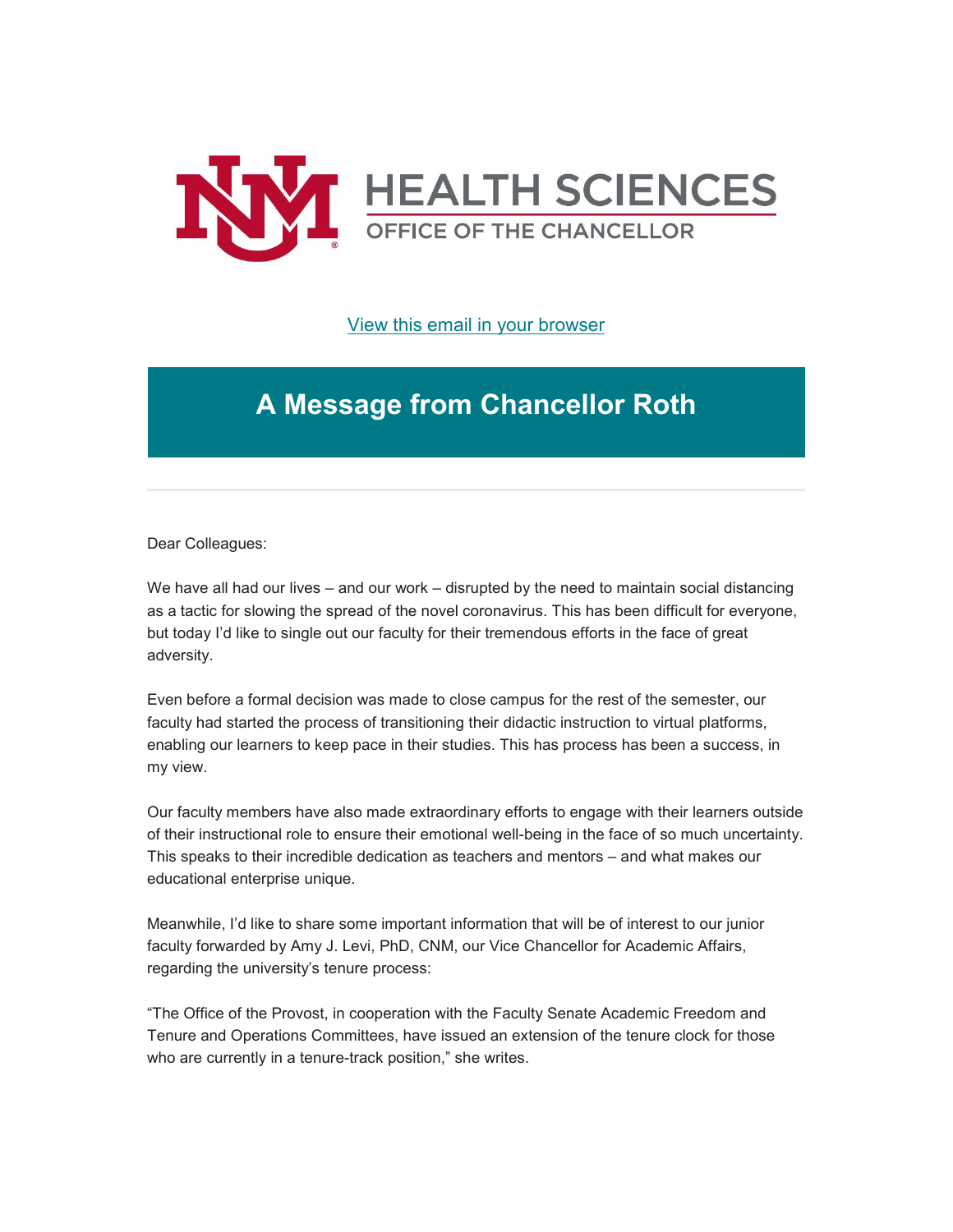"This does not apply to those who have already submitted their materials for evaluation in FY 20. Additionally, faculty teaching in the spring semester of FY 20 will have the option of opting out of the inclusion of student evaluations of teaching during the annual evaluation process for 2020 due to the disruption in expected classroom delivery during this past term."

Finally, Barbara C. Sanchez, an administrative assistant in the Department of Family & Community Medicine, told me about the heroic work her colleagues have been doing.

"They have all held strong and have sacrificed so much for their community," she writes. "I am so proud to work with this group of amazing individuals. Special shout-out to Dr. David Rakel and Dr. Gabriel Palley for spearheading the response teams that they have put together." Kudos, everyone.

As far as what's happening in our facilities as of 8am this morning:

### **UNMH Adults**

| # of Patients Under Investigation (Rule Out)<br><b>COVID</b> Inpatients |    |
|-------------------------------------------------------------------------|----|
| # of Patients Under Investigation (Rule Out)<br><b>COVID Vents</b>      |    |
| # of Positive COVID Inpatients                                          |    |
| # of Positive COVID Vents                                               | 14 |
| # of COVID Admits in ED                                                 |    |
| # of COVID PALS Patients                                                |    |

### **UNMH Pediatric**

| # of Patients Under Investigation (Rule Out)<br><b>COVID</b> Inpatients |  |
|-------------------------------------------------------------------------|--|
| # of Positive COVID Inpatients                                          |  |
| # of COVID Admits in PED                                                |  |
| # of COVID PALS Patients                                                |  |

### **SRMC**

| # of Patients Under Investigation (Rule Out)<br><b>COVID</b> Inpatients |  |
|-------------------------------------------------------------------------|--|
| # of Patients Under Investigation (Rule Out)<br><b>COVID</b> Vents      |  |
| # of Positive COVID Inpatients                                          |  |
| # of Positive COVID Vents                                               |  |
| # of COVID PALS Patients                                                |  |